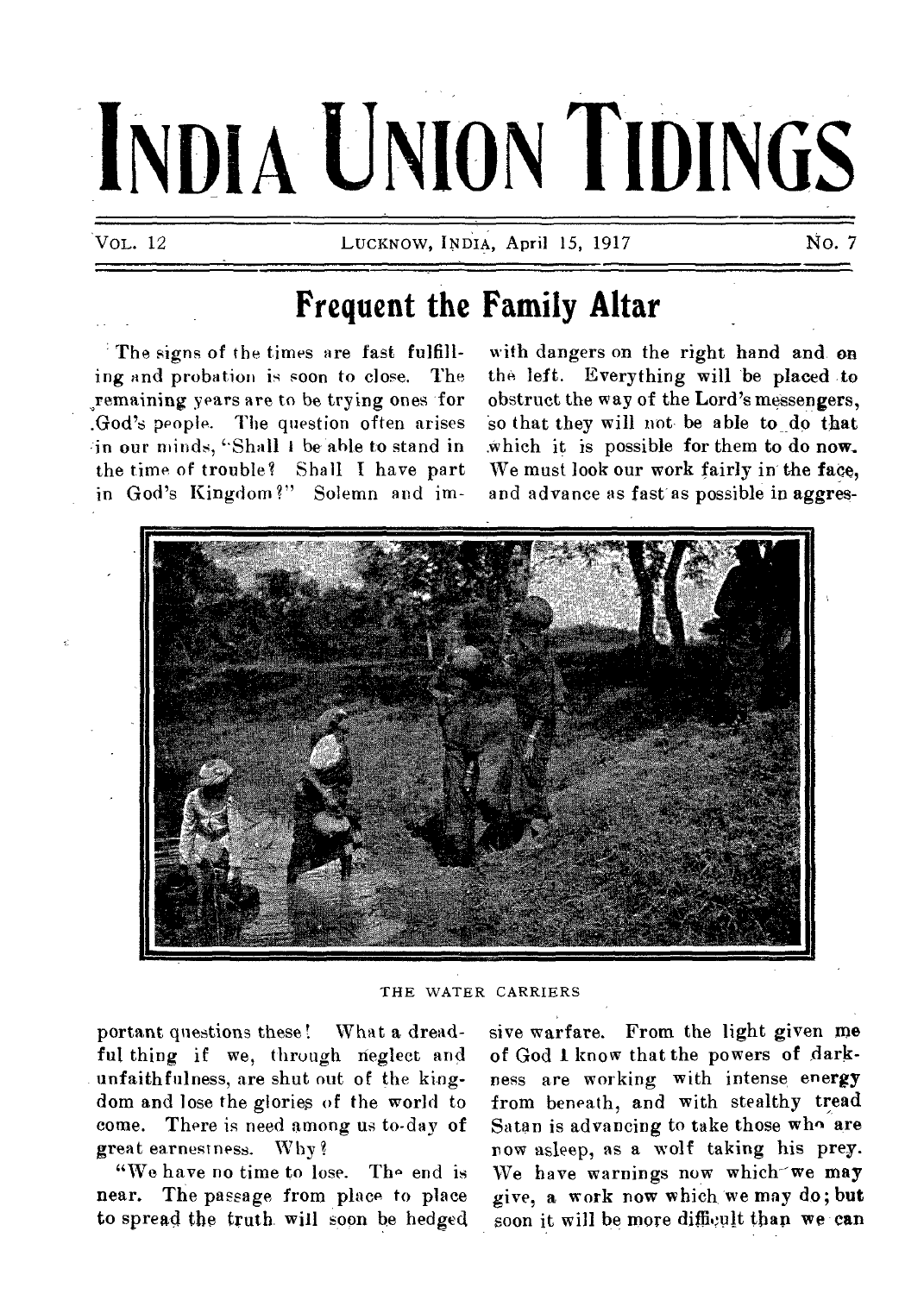*iinagjne."--TeStimonies for the Church*  Vol VI, *page* 22.

All around us we see evidences of this time fast approaching. How are we going to fare? How are we going to relate ourselves to God ?

"As dangers surround them (God's people), and despair seizes upon the soul, they must depend solely upon the merits of the atonement. We can do nothing of ourselves. In all our helpless unworthi**lieS** we mist trust in the merits of the crucified and risen Saviour. None will ever perish while they do this. . . . He who listened to the cries of His servants of old, will hear the prayer of faith, and pardon our transgressions. He has promised and He will fulfill His word,

"Jacob prevailed because he was persevering and determined. His experience testifies the power of importunate prayer. *It is nalo that, we are to learn, this lesson of prevailing prayer, of unyielding faith. The greatest victories to the church of Christ or to the individual Christian are not those that are gained by talent or* 

*education, by wealth, or the favour of men. They are those victories that art gained in the audience chamber with God, when earnest, agonizing faith lays hold upon the mighty arm of power."—Patriarchs and Prophets, page* 203.

*Now* is the time for us to gain an experience that will stand by us in the days to, come. 1 hose who neglect family worship and secret prayer are in the danger zone.

"We should be much in secret prayer Christ is the vine, we are the branches. And if we would grow and flourish, we must continually draw sap and nourishment from the Living Vine; for separated from the Vine, we have no strength." *-Early Writings page* 73.

Let us not lose the opportunities God has given for prayer, but rather gather each day round the family altar in seeking His will toward us. It will be profitable. One writer says, "The first hour of the morning is the rudder of the day." As the rudder guides the ship, so the morning hour gives the bent to the day. A. W. KNIGHT.

## **A Few Thoughts on Literature Work and Language Study**

#### **(Concluded)**

I would suggest that there are many tracts and small books published by the different literature societies which we would do well to use, and which contain nothing which we cannot accept. These ate gotten out by men of many years experience and are just the thing we need. The Punjab Religious Book Society, for instance, puts out a series of beautiful bible pictures with appropriate explanation of the same in several languages. They are printed from plates made in England by the electro-phototype and are ridiculously cheap. I have been placing

them with each paper or tract sold as a help to the sale of the tract. These and many other papers and tracts, are procurable at a price which we would never touch, and for us to print that kind of literature,-when we can procure it so cheaply from other sources, would seem to be as unnecessary as if we were to plan to print our own Bibles. I would of course advocate that before being, offered for sale they be read and studied by the missionary in charge, who may have sufficient grasp of the vernacular to know perfectly what the literature teaches.

á.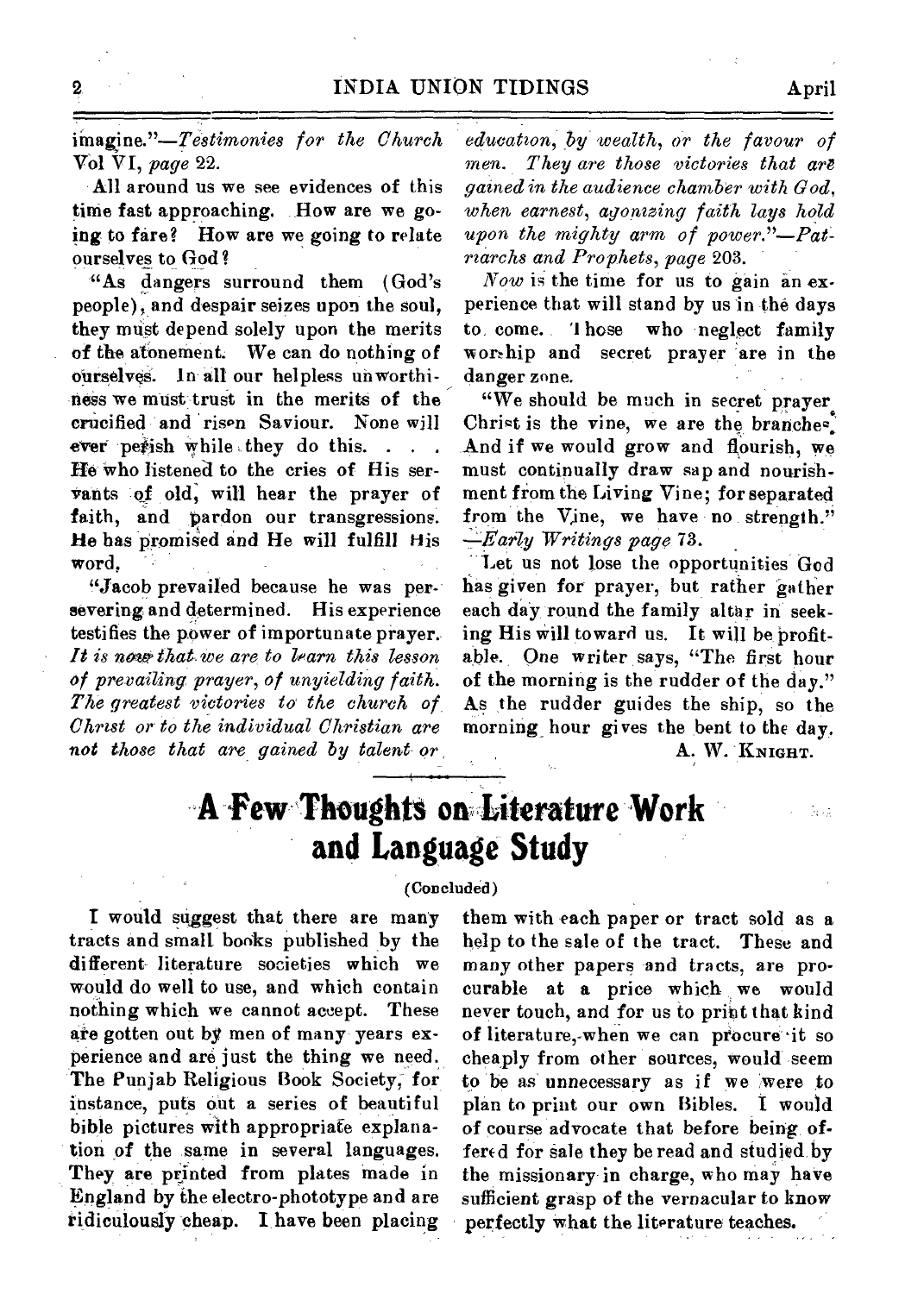This perhaps brings us to a few thoughts on language study. I must crave the indulgence of the brethren and sisters in presenting this; as they are. merely; a few scattered ideas or experiences which have come to me.

Perhaps we all acknowledge that the only man who can successfully do vernacular work, and do successful vernacular work, is the man who has the language of the people. He who does not have the language does not understand the people and lives in an entirely different sphere to What they do. I have noticed that some come to a foreign field not knowing really how to study a language. This would seem to indicate that some previous language study is desirable. This gives the necessary discipline of mind which is absolutely necessary for successful language study. I found that the study of Hebrew formed a splendid basis for the study of Urdu. This matter appears to be sufficiently important to warrant some cooperation between India and the home mission board.

I find that the average "munshi" does that he shall not stay after his hour is finished. The student must usually remember, therefore, that he must do most of the work. Otherwise, if the student fails to get the language, the "munshi," with true Oriental instinct, will put it down as the sole fault of the "Sahib," —and perhaps it is. not know how to teach; and he is often most everything you wish. not very anxious about anything except Bo pot waste your time on the Roma-

Without long hours and hard patient study-you cannot hope for success. You must learn to study while others play tennis; to decline and conjugate while others view the scenery. And if perchance you do get a few minutes for a walk. besure when you put your left foot down to say "ek" and when you put your right down say "do" and keep that up untiLyou reach 100, then start over again.

Your wife may object, but it has to be done if you succeed.

I would not forget prayer. I don't think a day passed but what I remember-. ed my language study in prayer.

The language student ought to have time for his study. However, I think  $\Phi$ am qualified to say that if we have a thousand and one other duties put upon us besides this, we ought not even then to despair of getting the language.

After studying for a few hours one should go out and use it. Do not be afraid to talk all you know. You will make mistakes, hundreds of them, but that is a sign of progress.

If you can do a little teaching or preaching in a small way after your first year do not let your natural modesty hold you back, it will mean your salvation in language study.

You will after a time begin to think, you know less than when you first started. Do not be discouraged; you will one day find yourself understanding everything you hear, and able to say al-

nized. It is only a make-shift, and you cannot, get the correct sounds from it.

I would suggest that all missionaries read such books as "Mizan-ul-Haqq" and "Asmar i Shirin," dealing with Christianity as compared with Mohammedanism, or corresponding books in other languages. F. H. LOASBY,

The Spirit of Prophecy tells us: "If we would elevate the moral standard in any country where we may be called to go, we must begin by correcting the people's physical habits. Virtue of character depends upon the right action of the powers of the mind and body." $-$ , *Special Testimonies relating to mission,; ary work.* 

 $3<sup>°</sup>$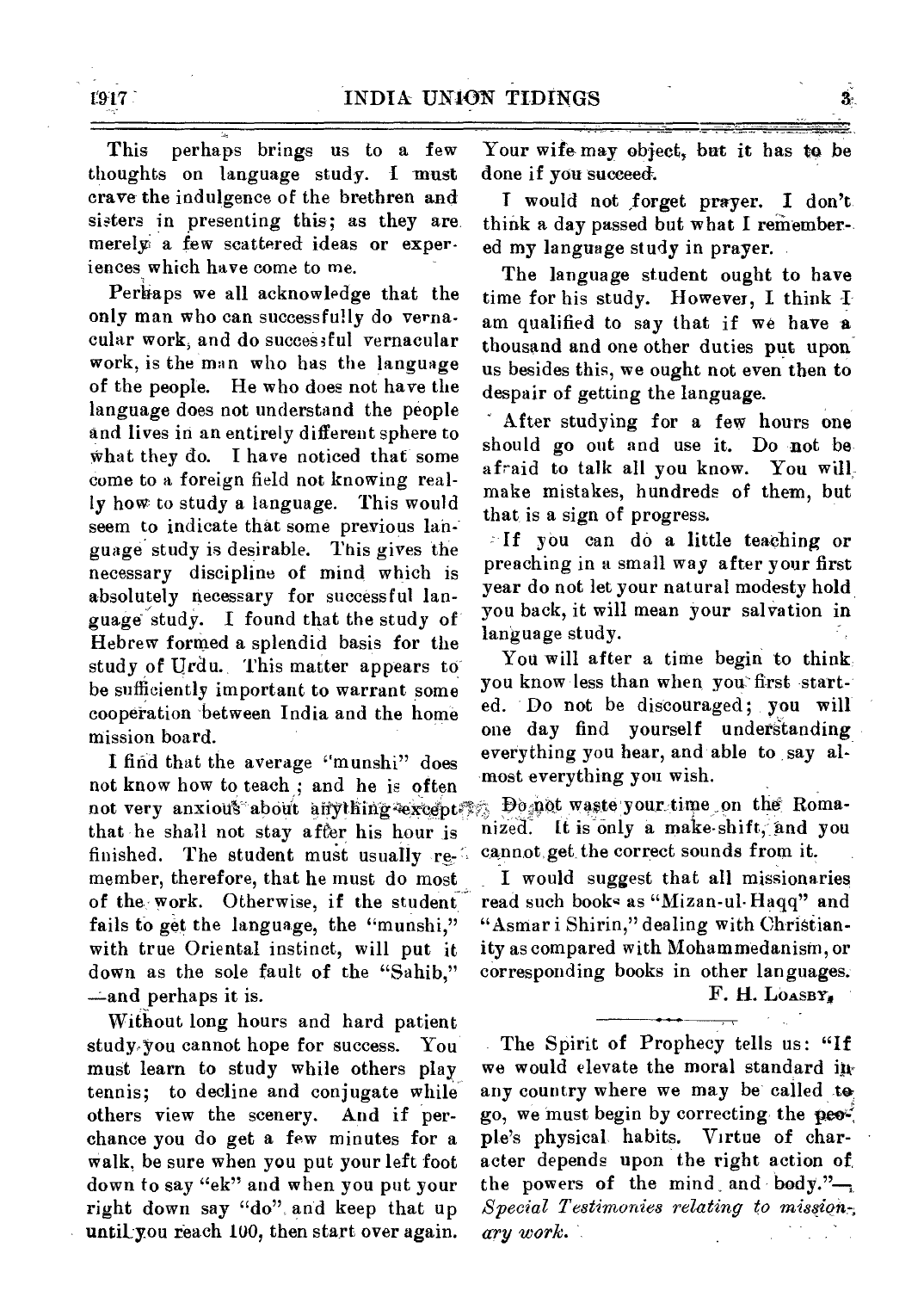# **"Where is Your Faith?"**

"Your faith should not be in the wisdom of men, but in the power of God." 1 Cor. 11: 5, margin.

When, in the providence of God, Wm. Miller gave his message to the world, thousands accepted it and joined the ranks of those who were looking for their Saviour's return. In due time 1844 came, and with it the disappointment; and thousands lost their faith, and fell away. They were like unto the man which built his house upon the sand, for their experience was built on the wrong foundation. Their acceptance of the message had been a purely mental process. The logical reasoning, the exact response of history to the word of prophecy, had compelled their attention. As thinking then and women they felt bound to accept the message. But to them the power of God that works upon the hearts of men was largely an unknown quantity. And so, when "the rain descended, and the floods came, and the winds blew," the superstructure of their faith crumbled away, and they were left without a hope.

Brethren and sisters, where is your faith? Does it stand in the wisdom of men, or is it in the power of God? Would your faith have survived the **1844**  disappointment ?

"Surely the Lord God will do nothing, but he revealeth his secret unto his servants the prophets"; and of a truth God has declared unto us the end from the beginning. We know that, at present our Great, High Priest stands in the heavenly sanctuary, and that soon He will appear to take home to himself the redeemed of all ages. We know too of the manner and circumstance of His return. These things are fundamenfal to the great plan of salvation. And year by year as the hand of time fills in the page of history, we see the marvellous details of prophecy meeting their fulfillment; but. "knowing this first, that no prophecy of the scripture is of any private interpretation," let us be ware lest our faith has no surer base than a cherished belief that certain political events will shape themselves exactly in accordance with our private interpretation of sundry unfulfilled prophecies.

"Your faith should **be . .** in the (fower of God." Learn to know Him, for He "is able to keep you from falling."

A. **H. WILLIAMS.** 

#### **1,000 Sabbath-School Members**

#### **For the India Union Mission**

The membership of the Sabbath-schools for the last quarter in **1916** was 885. This is quite an increase over any previous quarter, and shows progress. 'But why not progress still more? If every Sabbath-school will retain the membership it had at that time, and add five more members, we shall soon have more than 1;000 members. There are many who **are isolated,** who would receive- a great blessing if they would organize a family

Sabbath-school in their homes. Such family Sabbath-schools are to be reported to the Mission Superintendent, and will be included in the general report. Our aim is to gather every Seventh-day Adventist in India into the ranks of the Sabbath school; either as Home Department members, or members of larger schools. Come, and be one with us of a 1,000 membership.

MRS. I, E., BLUE.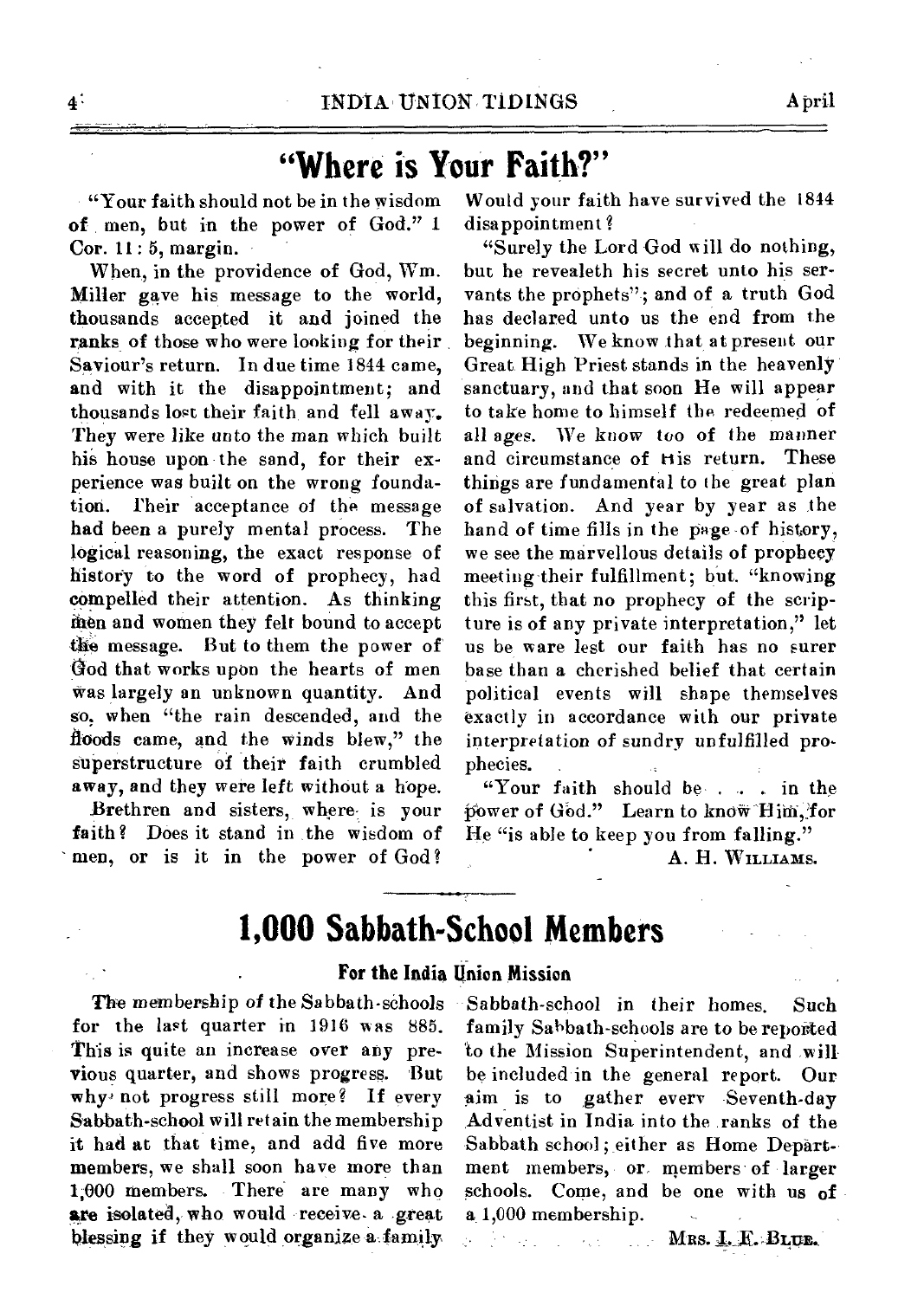

# **Sabbath-School Report**

| FOR FOURTH QUARTER, 1916. |  |  |
|---------------------------|--|--|
|---------------------------|--|--|

|                      | No. Schools | Membership | Average<br>Attendance Dept. | Home | Regular<br>Offerings                | 13th-Sabbath<br>Offerings | Total                                     |
|----------------------|-------------|------------|-----------------------------|------|-------------------------------------|---------------------------|-------------------------------------------|
| Bengal Mission       |             |            |                             |      |                                     |                           |                                           |
| Calcutta (English)   |             | 59         | 57                          | 15   | 174 11<br>5                         | 0 <sub>0</sub><br>110     | 284 11<br>5                               |
| Calcutta (Bengali)   |             | 63         | 55                          | 10   | 9<br>16 11                          |                           | 16 11<br>9                                |
| East Bengal          |             | 44         | 32<br>58                    | 5    | 27 14<br>6                          | 7<br>19                   | 35<br>3<br>0                              |
| Karmatar             |             | 63         |                             |      |                                     |                           |                                           |
| TOTAL                | 4           | 229        | 202                         | 30   | 219<br>5<br>8                       | 19<br>117                 | 336<br>7<br>5                             |
| Bombay Mission       |             |            | $\sim$                      |      |                                     |                           |                                           |
| Bombay               |             | 27         | 22                          |      | 6<br>9<br>115                       | 80<br>0 O                 | 195<br>6<br>9                             |
| Kalyan               |             | 45         | 37                          |      | 59 15<br>1                          | 82<br>17                  | 77<br>7<br>3                              |
| TOTAL                | $\bf{2}$    | 72         | 59                          |      | 5 10<br>175                         | 97.<br>82                 | 272 14<br>- 0                             |
| Burma Mission        |             |            |                             |      |                                     |                           |                                           |
| Kammamaung           |             | 16         | 14                          |      | 6<br>0<br>31                        |                           | $6\phantom{1}6$<br>31<br>0                |
| Mindalay             |             | 20         | 12                          |      | 6<br>0<br>64                        | 18 12 6                   | 83<br>$\boldsymbol{2}$<br>6               |
| Maymyo '             |             | 4          | $\overline{\mathbf{4}}$     |      | 28<br>$\bf{0}$<br>0                 | 6<br>0 <sub>0</sub>       | $\mathbf 0$<br>34.<br>0                   |
| Meiktila             |             | 45         | 39                          | 4    | 9<br>g<br>46                        | 83<br>20                  | 67<br>$\boldsymbol{2}$<br>0               |
| Rangoon (English)    |             | 56         | 39                          |      | 6<br>118<br>0                       | $^{24}$<br>20             | 8<br>142<br>$\Omega$                      |
| Rangoon (Burmese)    |             | 10         | 6                           |      |                                     |                           |                                           |
| TOTAL                | 6           | 151        | 114                         | 4    | 288 11<br>9                         | 69<br>69                  | 358<br>$\mathbf{P}$<br>6                  |
| North India Mission  |             |            | $\ddot{\cdot}$              |      |                                     |                           |                                           |
| Agra                 |             | 9          | 9                           |      | 20<br>8<br>$\bf{0}$                 |                           | 8<br>20<br>0                              |
| Chuharkana           |             | 9          | 6                           |      | 18<br>6<br>8                        |                           | 6<br>18<br>8                              |
| Garhwal              |             | 20         | 20                          |      | 15 13<br>$\bf{0}$                   |                           | 15 13<br>0                                |
| Lucknow              |             | 54         | 47                          |      | 6<br>95 14                          | 28<br>03                  | 123 14<br>9                               |
| Mussooree            |             | 24         | 24                          |      | 67<br>6<br>6                        |                           | 67 6<br>6                                 |
| Najibabad            |             | 20         | 16                          |      | 23<br>6<br>З                        | 2<br>79                   | 25 14<br>0                                |
| Rai Bareli           |             | 9          | 8                           |      | 9<br>9<br>4                         |                           | 9<br>9<br>4                               |
| Simla <sup>:</sup>   |             | 28         | 24                          |      | 208<br>$\overline{\mathbf{4}}$<br>9 | 35 15 0                   | $\overline{\mathbf{3}}$<br>244<br>9       |
| TOTAL                | 8           | 173        | 154                         |      | 5<br>5<br>454                       | 66<br>70                  | 520 12<br>5                               |
| South India Mission  |             |            |                             |      |                                     |                           |                                           |
| Coimbatore           |             | 53         | 51<br>яĄ.                   |      | 28<br>-1<br>1                       |                           | 28<br>$\mathbf{1}$<br>$\mathbf{1}$        |
| Madras               |             | 22         | 19                          |      | 7<br>8<br>61                        |                           | 7<br>61<br>8                              |
| Nazareth             |             | 108        | 104                         |      | 20<br>$\mathbf{a}$<br>- 0           |                           | 20<br>0<br>3                              |
| Nazareth Out Schools |             | 47         | 45                          |      | 5 15<br>10<br>9                     |                           | 5 15 10                                   |
| Pondicherry          |             | 30         | 26                          |      | 12 11                               | 20<br>1                   | 13 13<br>9                                |
| TOTAL                | 5           | 260        | $245^{\circ}$               |      | 128<br>4<br>7                       | 20<br>1                   | 129<br>6<br>7                             |
| <b>GRAND TOTALS</b>  | 25          | 885        | 774                         | 34   | 1266<br>1<br>3                      | 98<br>351                 | $\sim$ $\sim$ $\sim$ $\sim$<br>1617 10 11 |

#### **Worth Passing On**

Two pastors' wives were visiting together. One said : "I don't know what we will do—my husband is so discouraged. Somehow his people do not care to hear him preach, and our salary is far behind. My husband feels so blue that he does not like to visit the people and pray with them, and so he sits around at home nearly all the time." The other sister said: "We are getting along fine. My husband spends much of his time visiting, and the people like to have him kneel and pray with them in their homes. Our congregations are always good, and 'our salary is paid up promptly." While the two wives were talking they were mending trousers. One was mending them at the *knees.—Western* Christian Union: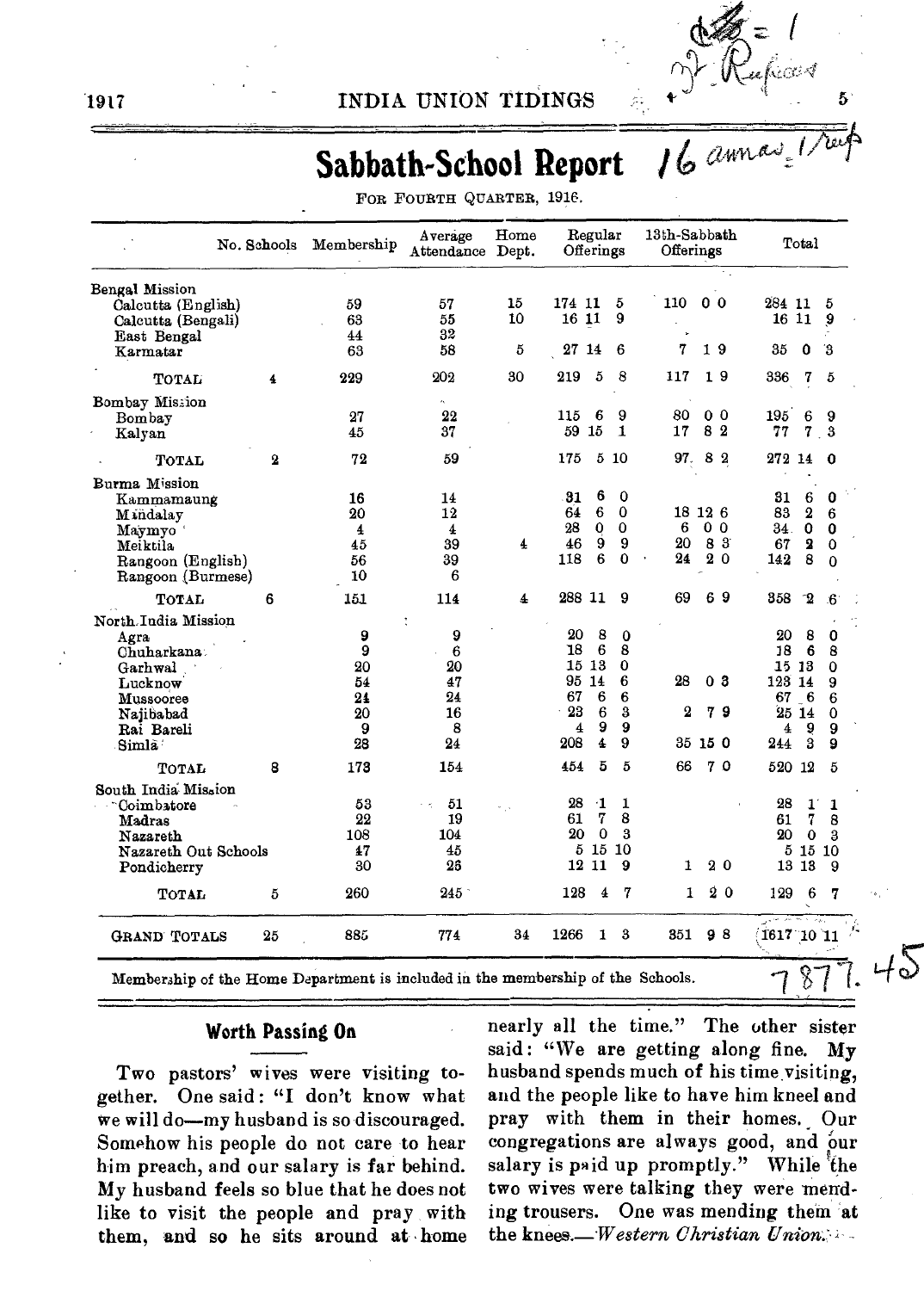### Ba**lance Sheets for 191546,**

In connection with the balance sheets - Sabbath-school and sundry missionary ended, I would like to present a few which have not been retained by this figures which may be of interest as mark- field, but have been paid to the General ing-the development of our work- from a Conference as our contribution to mis-

Everincreasing operations have deman-  $4,875-3.2$  (\$1,560.06) in 1914 to Rs. 7,241-ded increasing appropriations, so much so  $8.1$  (\$2.317.28) in 1915, whilst Rs. 9.001.0that whilst during 1914 the net amount 10  $(\$2, 880.34)$  has been received during appropriated to this Union by the 1916. appropriated to this Union by the General Conference amounted to Rs. I have been asked to give some figures  $1,68,525-13-6$  (\$53,928.27), a sum of Rs. indicating the main headings of expendi- $2,43,263-11-6$  (\$77,844.39) was paid to us tures during 1916, and the following reduring 1915; and for  $19V_5$ , Rs. 2,56,437-5- present the main charges recorded:  $(882,055.94)$  has been paid, or will be paid to us in-due course.

Side by side with increased appropriations from General Conference there have been increased receipts from local sources. The receipts from tithes which,  $1 \text{ may}$ explain; are left in the field as an additional source of income, increased from Rs:  $24,180.11.6$  (\$7,737.83) in 1914 to **Rs.** 28,675,12-7 (\$9,176.25) in 1915; whilst for 1916, Rs.  $32,272.9.9$  (\$10,327.23) has been recorded.

Harvest Ingathering funds also retained by the field for local use, increased from Rs.  $497.1-6$  (\$159.07) in 1914, to  $R_s$ . 582-12-6 (\$186.49) in 1915; whilst the total for 1916 has reached nearly Rs.  $3,000(9960.).$ 

for two years of the biennial period just offerings, including Annual offerings: field, but have been paid to the General financial standpoint. sionary enterprises, increased from Rs.<br>Everincreasing operations have deman- 4.875-3-2 (\$1.560.06) in 1914 to Rs. 7.241-8 1 (\$2,317.28) in 1915, whilst Rs. 9,001-0-

indicating the main headings of expendi-

| City evangelical work Rs. 11,954 |            |          |  |
|----------------------------------|------------|----------|--|
| <b>Local Division Missions</b>   |            |          |  |
| Educational                      |            | 23,276   |  |
| - Local Division Missions        |            |          |  |
| Literature                       |            | 20,895   |  |
| <b>Local Division Missions</b>   |            |          |  |
| Evangelical                      |            | 15,745   |  |
| <b>Local Division Missions</b>   |            |          |  |
| Medical                          |            | 9,272    |  |
| Loss on exchange                 |            | 1,078    |  |
| Foreign salary list              |            | 1,30,000 |  |
| <b>Union Training School</b>     |            | 3,000    |  |
| <b>Treatment Rooms</b>           |            |          |  |
|                                  | No Expense |          |  |
| Expenditure on buildings         |            |          |  |
|                                  |            |          |  |

etc. 42,347

Total Rs. 2,57,567

|                       |            |          |                   | Balance Sheet, 1916      |                  |              |      |
|-----------------------|------------|----------|-------------------|--------------------------|------------------|--------------|------|
| <b>LIABILITIES</b>    |            |          |                   | Annfield Fund            | 2,630 12         |              | $-7$ |
| Present Worth         | Rs. 11,118 |          |                   | 1916 Ingathering         | 1,901            | 0            | - 3  |
| <b>Trust Funds</b>    |            |          |                   | Headquarters Equipment   | 1,205            | 7            | - 9  |
| <b>Bengal Station</b> | 10,000     | ₩        | 4.111<br>$\bf{0}$ | Indian Libraries         | $139 \; 11 \; 0$ |              |      |
|                       |            |          |                   | <b>Mussooree Church</b>  | 3,134 10         |              | -0   |
| Boat                  | 1,466      | 0        | 0                 | Salisbury Memorial       | $\therefore$ 37  | 8            | 0    |
| Karen Buildings       | 203 14     |          | 6                 | San. Furnishings         | 331              | 8            | 0    |
| Meiktila<br>,,        | 1,382      | 9        | -9                | <b>Special Donations</b> | 5,391            | $\mathbf{1}$ | U.   |
| N. I. Girls' School   | 10,800     | $\bf{0}$ |                   | Chuharkana Hospital      | 18,306           | $\Omega$     |      |
| Coimbatore<br>99      | 14,000     | 0        |                   | Due to Institutions      |                  |              |      |
| Donations             | 656        |          |                   | Annfield School          | 601              |              |      |

6.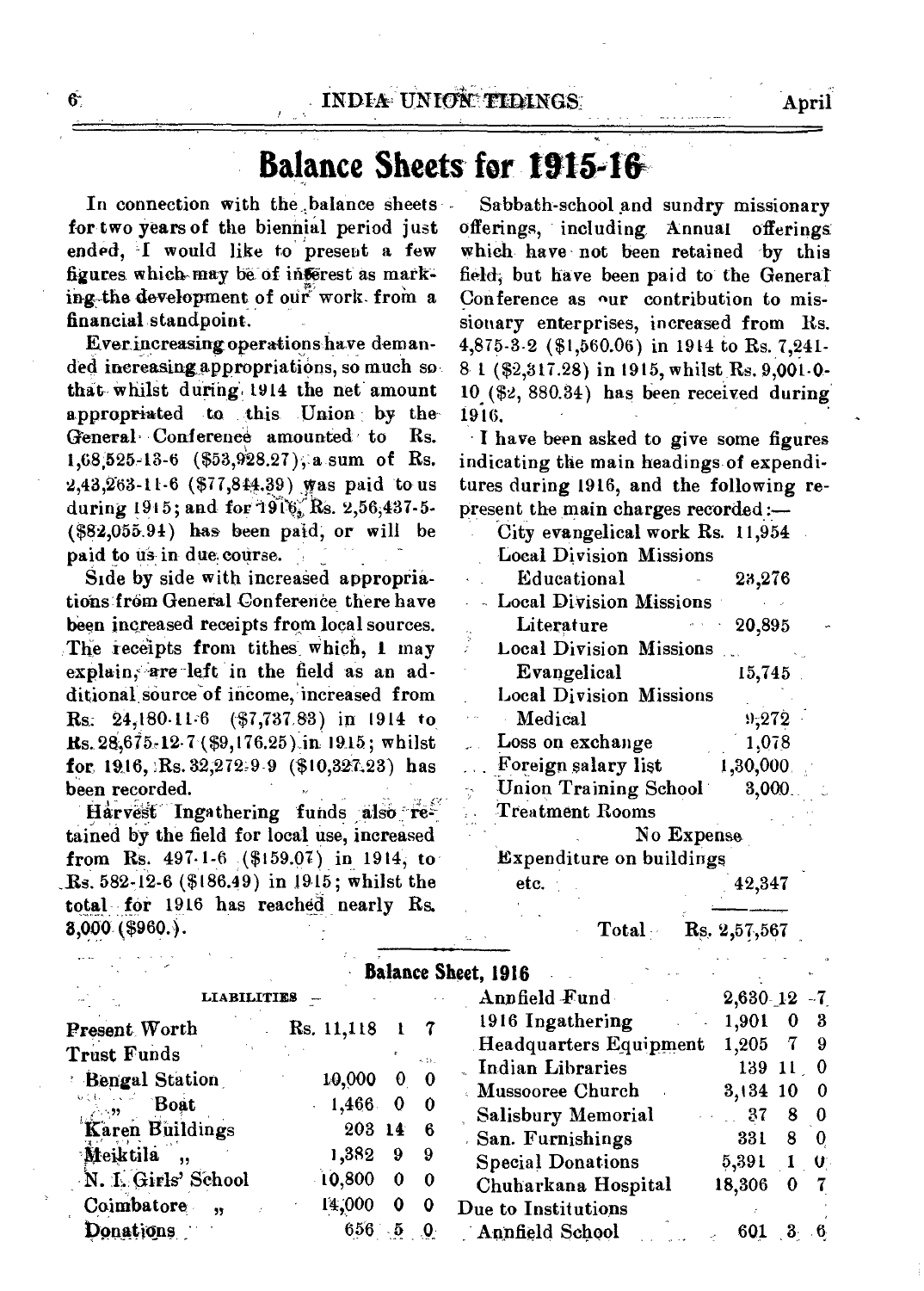#### 1917 INDIA-UNION TIPINGS

| Ind. Financial Assn.     | 942             | - 6                     | $\theta$                    | Balance Sheet, 1915                                                               |
|--------------------------|-----------------|-------------------------|-----------------------------|-----------------------------------------------------------------------------------|
| Bills payable            | 4,284 13        |                         | $\mathfrak{G}^{\mathbb{C}}$ | LIABILITIES                                                                       |
| Due to Asiatic Divn.     | 80              | $\bf{0}$                | $\bf{0}$                    | Present Worth<br>6767<br>88                                                       |
| Due to Gen. Conference   |                 |                         |                             | Sundry Creditors<br>26659 15 11                                                   |
| Miss. Offerings          | 1,573           |                         | 611                         | Bills Payable<br>269<br>0<br>- 0                                                  |
| S. S.<br>,               | 3,231           |                         | 311                         | <b>Trust Funds</b>                                                                |
| Sundry a-c's carr for'd  |                 |                         |                             | City work, Simla<br>574 13<br>- 6                                                 |
| <b>Biennial Meeting</b>  | 295             | $\tau$                  | $\boldsymbol{6}$            | Karmatar Sta. Bldgs.<br>4216<br>8<br>$\bf{0}$                                     |
| N. I. Literature         | $660 - 8$       |                         | $\bf{0}$                    | Bengali station<br>.6500<br>$\mathbf{0}$ .<br>$\bf{0}$                            |
| <b>Training School</b>   | 163             | $\boldsymbol{3}$        | $\boldsymbol{0}$            | Kalyan Bldgs.<br>ï<br>2234<br>$\bf{0}$                                            |
| Workers' a-c's payable   | 10,310          | $\bf{0}$                | -3                          | Najibabad,<br>900<br>$\bf{0}$<br>$\bf{0}$                                         |
|                          |                 |                         |                             | Coimbatore Station<br>4000<br>$\boldsymbol{0}$<br>0                               |
|                          | Rs. 1,04,846 15 |                         | - 0                         | Burma Lit.<br>1000<br>$\boldsymbol{\theta}$<br>0                                  |
|                          |                 |                         |                             | Medical Work<br>3000<br>$\boldsymbol{0}$<br>0                                     |
| <b>ASSETS</b>            |                 |                         |                             | <b>Educational Fund</b><br>4349 12<br>$\cdot 7$                                   |
| Cash<br>Ą,               |                 |                         |                             | Headquarters Equip.<br>1328<br>9<br>$\boldsymbol{2}$                              |
| On hand                  | 1,074,14.9      |                         |                             | Indian Libraries<br>$\boldsymbol{3}$<br>$405 - 1$                                 |
| At Bank                  | $.31,853$ 11    |                         | 9                           | San. Furnishing<br>299 11<br>$\bf{0}$                                             |
| Drafts                   | 24,875 0        |                         | 0                           | <b>Special Donations</b><br>7960 10<br>3                                          |
| Due from Gen. Conference |                 |                         |                             | Muss. Church<br>3134 10<br>$\Omega$                                               |
| 1916 Approp.             | 13,218 14       |                         | $\bf{0}$                    | \$300,000 Fund<br>27800<br>110                                                    |
| Transportation           | 5,318 13        |                         | $6\phantom{.0}6$            | Workers a-c's Payable<br>10234 10<br>3                                            |
| Due from Aus. U. C.      | 1,188 9         |                         | $\bf{0}$                    |                                                                                   |
| Advances to:-            |                 |                         |                             | 1,11,634 11                                                                       |
| H. Food Co               | 1,178 11        |                         | $\bf{0}$                    | 1                                                                                 |
| I. F. Society            | 3,403           | $\overline{\mathbf{4}}$ | $\boldsymbol{2}$            | <b>ASSETS</b><br>Cash on hand<br>1257 14                                          |
| Calc. Tr. Rooms          | 2,521 12        |                         | $\overline{\mathbf{3}}$     | 6<br>46518                                                                        |
| <b>Mussooree</b>         | $-816$ 14       |                         | $\cdot$ 7                   | at Bank<br>1<br>b.<br>$\overline{\mathbf{1}}$<br>27312<br>$\bf{0}$<br>Drafts<br>8 |
| Simla ·                  | $914$ 15        |                         | - 7                         |                                                                                   |
| Dacca station            | $250 - 0$       |                         | O                           | Bills Rec.<br>3849.14<br>,6<br>ŝ                                                  |
| Karmatar,                | 1,080           | $\bf{0}$                | $\bf{0}$                    | <b>Sundry Debtors</b><br>26282<br>6<br>1                                          |
| Chuharkana ,,            | 50              | $\bf{0}$                | $\bf{0}$                    | 1505<br>Furniture<br>5<br>9.                                                      |
| Rangoon Office           | 6,730           | $\boldsymbol{8}$        | $\mathbf 7$                 | Sundry Workers a-c's Rec.<br>4908<br>8 10                                         |
| N. W. I. Bldgs           | 42              | $\bf{2}$                | 9                           |                                                                                   |
| Madras Office            | 1,744           |                         | 110                         | 1,11,634 11<br>- 1                                                                |
| A-c's Receivable         |                 |                         |                             | A. H. WILLIAMS.                                                                   |
| Lucknow Church           | 50              | 3                       | $0^\circ$                   | Pastor A. G. Daniells to a party of                                               |
| Rangoon Tr. Rms          | 2,632 15        |                         | 6                           |                                                                                   |
| Advances on '17 a-c      |                 |                         |                             | missionaries passing through London-                                              |
| City work Bombay         | 150             | $\boldsymbol{0}$        | $\bf{0}$                    | "How many have brought their national                                             |
| Karmatar Land            | 229             | $\boldsymbol{3}$        | 0                           | flag with them?"                                                                  |
| S. I. Lit.               | 178             |                         | 510                         | Several voices-"We have."                                                         |
| Office furniture         | 1,746 11        |                         | 3                           | One voice—"We have: ours is in the                                                |
| Mission,                 | 144 13          |                         | 6                           | bottom of our trunk."                                                             |
| Workers' a-c's Rec.      | 3,452,5         |                         | $\boldsymbol{2}$            | Pastor Daniells-"Well, that is the best                                           |
|                          |                 |                         |                             | place to keep them after you get to                                               |
|                          |                 |                         |                             | India."                                                                           |
|                          | 1,04,846 15     |                         | $\bf{0}$                    | Silence for several minutes.                                                      |

 $\eta$